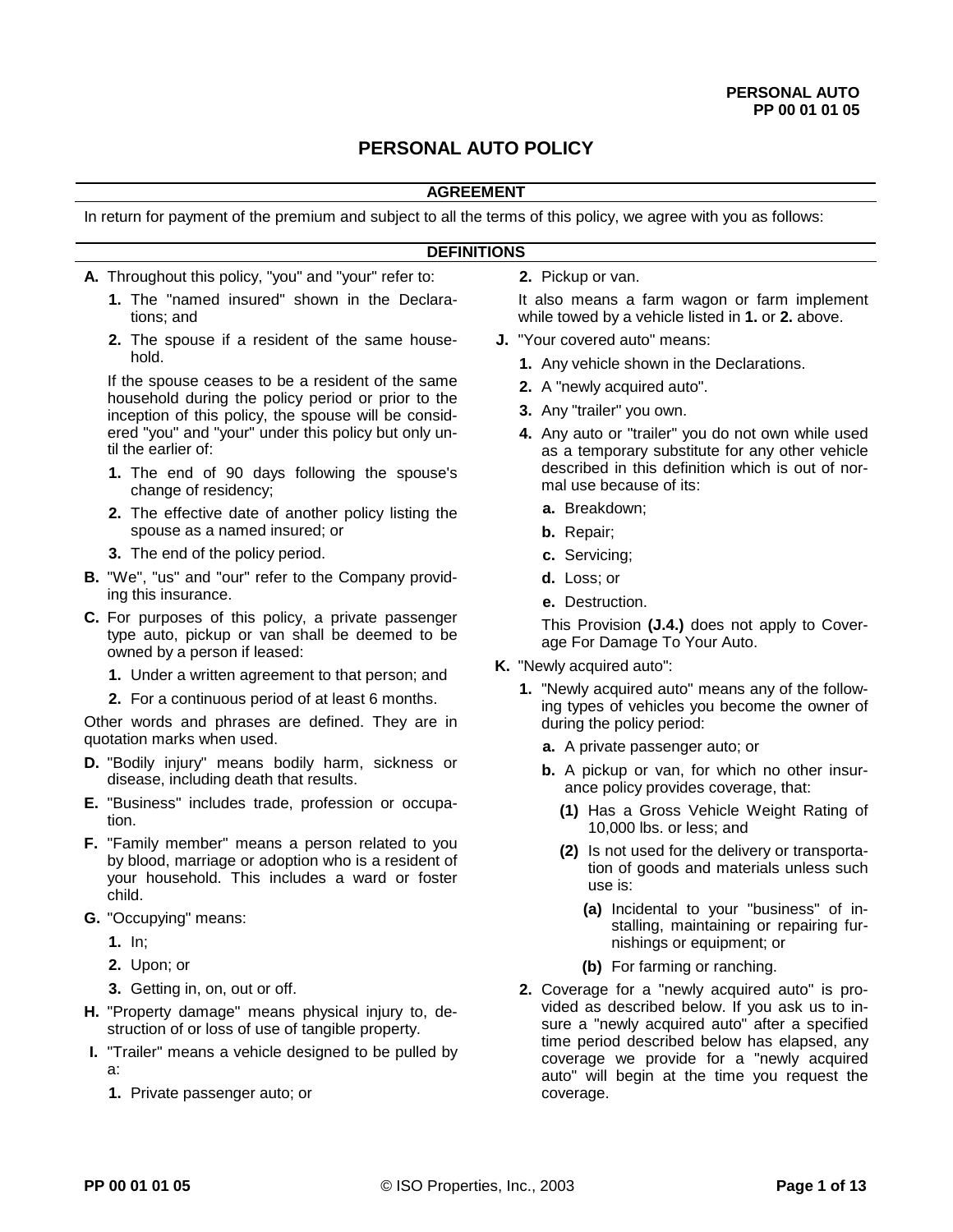**a.** For any coverage provided in this policy except Coverage For Damage To Your Auto, a "newly acquired auto" will have the broadest coverage we now provide for any vehicle shown in the Declarations. Coverage begins on the date you become the owner. However, for this coverage to apply to a "newly acquired auto" which is in addition to any vehicle shown in the Declarations, you must ask us to insure it within 14 days after you become the owner.

If a "newly acquired auto" replaces a vehicle shown in the Declarations, coverage is provided for this vehicle without your having to ask us to insure it.

- **b.** Collision Coverage for a "newly acquired auto" begins on the date you become the owner. However, for this coverage to apply, you must ask us to insure it within:
	- **(1)** 14 days after you become the owner if the Declarations indicate that Collision Coverage applies to at least one auto. In this case, the "newly acquired auto" will have the broadest coverage we now provide for any auto shown in the Declarations.
- **(2)** Four days after you become the owner if the Declarations do not indicate that Collision Coverage applies to at least one auto. If you comply with the 4 day requirement and a loss occurred before you asked us to insure the "newly acquired auto", a Collision deductible of \$500 will apply.
- **c.** Other Than Collision Coverage for a "newly acquired auto" begins on the date you become the owner. However, for this coverage to apply, you must ask us to insure it within:
	- **(1)** 14 days after you become the owner if the Declarations indicate that Other Than Collision Coverage applies to at least one auto. In this case, the "newly acquired auto" will have the broadest coverage we now provide for any auto shown in the Declarations.
	- **(2)** Four days after you become the owner if the Declarations do not indicate that Other Than Collision Coverage applies to at least one auto. If you comply with the 4 day requirement and a loss occurred before you asked us to insure the "newly acquired auto", an Other Than Collision deductible of \$500 will apply.

# **PART A – LIABILITY COVERAGE**

# **INSURING AGREEMENT**

- **A.** We will pay damages for "bodily injury" or "property damage" for which any "insured" becomes legally responsible because of an auto accident. Damages include prejudgment interest awarded against the "insured". We will settle or defend, as we consider appropriate, any claim or suit asking for these damages. In addition to our limit of liability, we will pay all defense costs we incur. Our duty to settle or defend ends when our limit of liability for this coverage has been exhausted by payment of judgments or settlements. We have no duty to defend any suit or settle any claim for "bodily injury" or "property damage" not covered under this policy.
- **B.** "Insured" as used in this Part means:
	- **1.** You or any "family member" for the ownership, maintenance or use of any auto or "trailer".
	- **2.** Any person using "your covered auto".
	- **3.** For "your covered auto", any person or organization but only with respect to legal responsibility for acts or omissions of a person for whom coverage is afforded under this Part.

 **4.** For any auto or "trailer", other than "your covered auto", any other person or organization but only with respect to legal responsibility for acts or omissions of you or any "family member" for whom coverage is afforded under this Part. This Provision **(B.4.)** applies only if the person or organization does not own or hire the auto or "trailer".

# **SUPPLEMENTARY PAYMENTS**

We will pay on behalf of an "insured":

- **1.** Up to \$250 for the cost of bail bonds required because of an accident, including related traffic law violations. The accident must result in "bodily injury" or "property damage" covered under this policy.
- **2.** Premiums on appeal bonds and bonds to release attachments in any suit we defend.
- **3.** Interest accruing after a judgment is entered in any suit we defend. Our duty to pay interest ends when we offer to pay that part of the judgment which does not exceed our limit of liability for this coverage.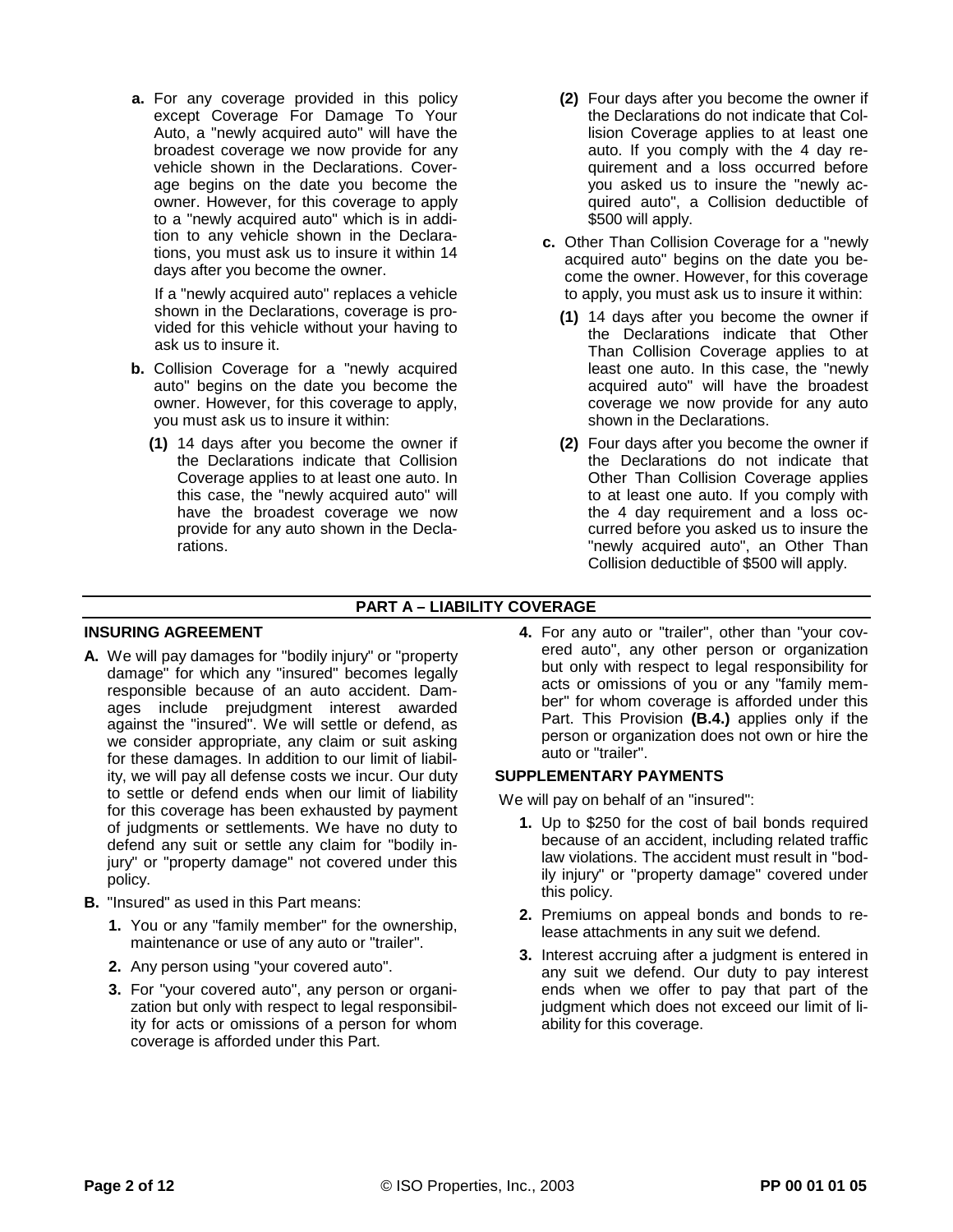- **4.** Up to \$200 a day for loss of earnings, but not other income, because of attendance at hearings or trials at our request.
- **5.** Other reasonable expenses incurred at our request.

These payments will not reduce the limit of liability.

# **EXCLUSIONS**

- **A.** We do not provide Liability Coverage for any "insured":
	- **1.** Who intentionally causes "bodily injury" or "property damage".
	- **2.** For "property damage" to property owned or being transported by that "insured".
	- **3.** For "property damage" to property:
		- **a.** Rented to;
		- **b.** Used by; or
		- **c.** In the care of;
		- that "insured".

This Exclusion **(A.3.)** does not apply to "property damage" to a residence or private garage.

- **4.** For "bodily injury" to an employee of that "insured" during the course of employment. This Exclusion **(A.4.)** does not apply to "bodily injury" to a domestic employee unless workers' compensation benefits are required or available for that domestic employee.
- **5.** For that "insured's" liability arising out of the ownership or operation of a vehicle while it is being used as a public or livery conveyance. This Exclusion **(A.5.)** does not apply to a sharethe-expense car pool.
- **6.** While employed or otherwise engaged in the "business" of:
	- **a.** Selling;
	- **b.** Repairing;
	- **c.** Servicing;
	- **d.** Storing; or
	- **e.** Parking;

vehicles designed for use mainly on public highways. This includes road testing and delivery. This Exclusion **(A.6.)** does not apply to the ownership, maintenance or use of "your covered auto" by:

- **a.** You;
- **b.** Any "family member"; or
- **c.** Any partner, agent or employee of you or any "family member".

 **7.** Maintaining or using any vehicle while that "insured" is employed or otherwise engaged in any "business" (other than farming or ranching) not described in Exclusion **A.6.**

This Exclusion **(A.7.)** does not apply to the maintenance or use of a:

- **a.** Private passenger auto;
- **b.** Pickup or van; or
- **c.** "Trailer" used with a vehicle described in **a.** or **b.** above.
- **8.** Using a vehicle without a reasonable belief that that "insured" is entitled to do so. This Exclusion **(A.8.)** does not apply to a "family member" using "your covered auto" which is owned by you.
- **9.** For "bodily injury" or "property damage" for which that "insured":
	- **a.** Is an insured under a nuclear energy liability policy; or
	- **b.** Would be an insured under a nuclear energy liability policy but for its termination upon exhaustion of its limit of liability.

A nuclear energy liability policy is a policy issued by any of the following or their successors:

- **a.** Nuclear Energy Liability Insurance Association;
- **b.** Mutual Atomic Energy Liability Underwriters; or
- **c.** Nuclear Insurance Association of Canada.
- **B.** We do not provide Liability Coverage for the ownership, maintenance or use of:
	- **1.** Any vehicle which:
		- **a.** Has fewer than four wheels; or
		- **b.** Is designed mainly for use off public roads.

This Exclusion **(B.1.)** does not apply:

- **a.** While such vehicle is being used by an "insured" in a medical emergency;
- **b.** To any "trailer"; or
- **c.** To any non-owned golf cart.
- **2.** Any vehicle, other than "your covered auto", which is:
	- **a.** Owned by you; or
	- **b.** Furnished or available for your regular use.
- **3.** Any vehicle, other than "your covered auto", which is:
	- **a.** Owned by any "family member"; or
	- **b.** Furnished or available for the regular use of any "family member".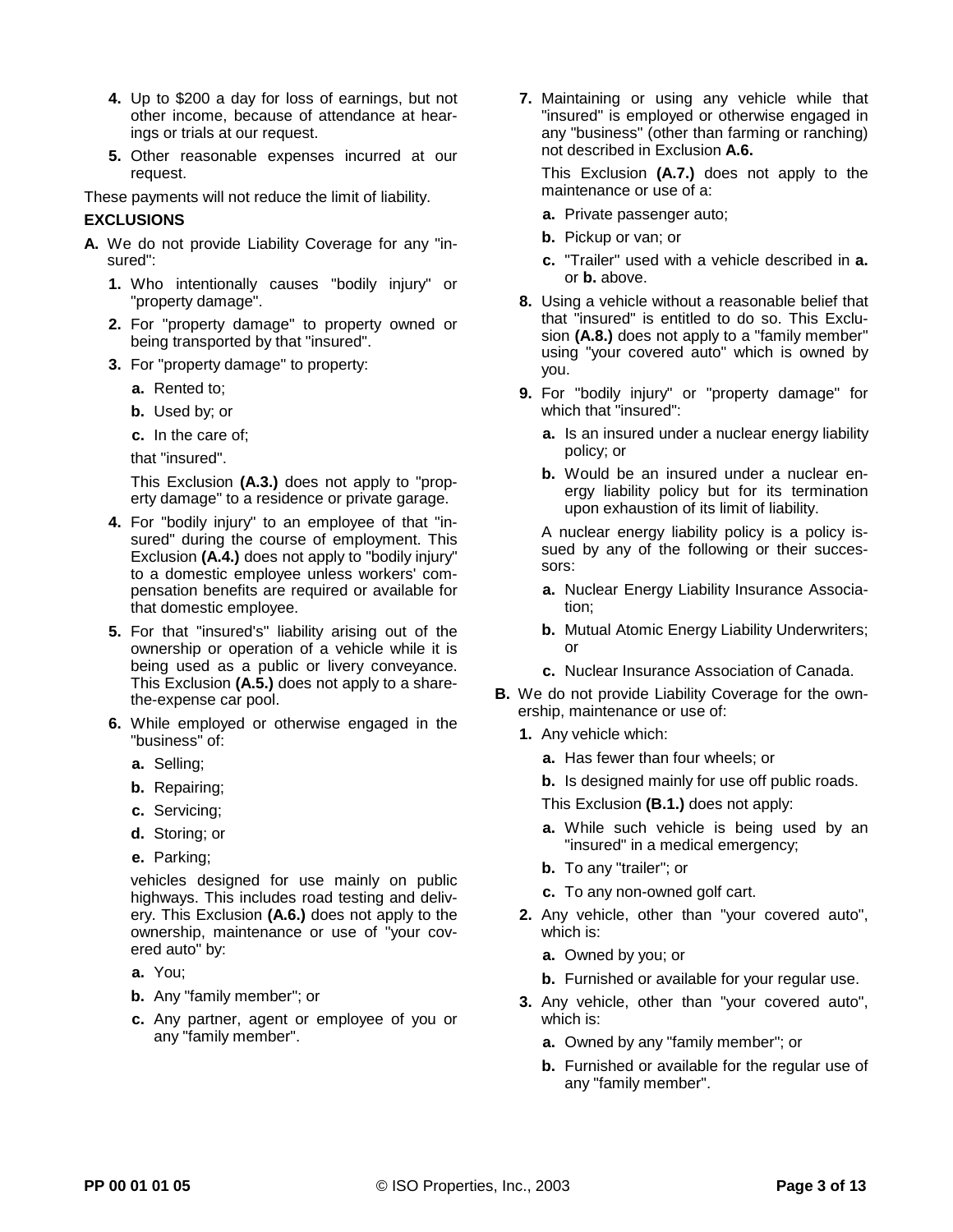However, this Exclusion **(B.3.)** does not apply to you while you are maintaining or "occupying" any vehicle which is:

- **a.** Owned by a "family member"; or
- **b.** Furnished or available for the regular use of a "family member".
- **4.** Any vehicle, located inside a facility designed for racing, for the purpose of:
	- **a.** Competing in; or
	- **b.** Practicing or preparing for;

any prearranged or organized racing or speed contest.

### **LIMIT OF LIABILITY**

**A.** The limit of liability shown in the Declarations for each person for Bodily Injury Liability is our maximum limit of liability for all damages, including damages for care, loss of services or death, arising out of "bodily injury" sustained by any one person in any one auto accident. Subject to this limit for each person, the limit of liability shown in the Declarations for each accident for Bodily Injury Liability is our maximum limit of liability for all damages for "bodily injury" resulting from any one auto accident.

The limit of liability shown in the Declarations for each accident for Property Damage Liability is our maximum limit of liability for all "property damage" resulting from any one auto accident.

This is the most we will pay regardless of the number of:

- **1.** "Insureds";
- **2.** Claims made;
- **3.** Vehicles or premiums shown in the Declarations; or
- **4.** Vehicles involved in the auto accident.
- **B.** No one will be entitled to receive duplicate payments for the same elements of loss under this coverage and:
	- **1.** Part **B** or Part **C** of this policy; or

 **2.** Any Underinsured Motorists Coverage provided by this policy.

# **OUT OF STATE COVERAGE**

If an auto accident to which this policy applies occurs in any state or province other than the one in which "your covered auto" is principally garaged, we will interpret your policy for that accident as follows:

**A.** If the state or province has:

- **1.** A financial responsibility or similar law specifying limits of liability for "bodily injury" or "property damage" higher than the limit shown in the Declarations, your policy will provide the higher specified limit.
- **2.** A compulsory insurance or similar law requiring a nonresident to maintain insurance whenever the nonresident uses a vehicle in that state or province, your policy will provide at least the required minimum amounts and types of coverage.
- **B.** No one will be entitled to duplicate payments for the same elements of loss.

### **FINANCIAL RESPONSIBILITY**

When this policy is certified as future proof of financial responsibility, this policy shall comply with the law to the extent required.

#### **OTHER INSURANCE**

If there is other applicable liability insurance we will pay only our share of the loss. Our share is the proportion that our limit of liability bears to the total of all applicable limits. However, any insurance we provide for a vehicle you do not own, including any vehicle while used as a temporary substitute for "your covered auto", shall be excess over any other collectible insurance.

### **PART B – MEDICAL PAYMENTS COVERAGE**

### **INSURING AGREEMENT**

- **A.** We will pay reasonable expenses incurred for necessary medical and funeral services because of "bodily injury":
	- **1.** Caused by accident; and
	- **2.** Sustained by an "insured".

We will pay only those expenses incurred for services rendered within 3 years from the date of the accident.

- **B.** "Insured" as used in this Part means:
	- **1.** You or any "family member":
		- **a.** While "occupying"; or
		- **b.** As a pedestrian when struck by:
		- a motor vehicle designed for use mainly on public roads or a trailer of any type.
	- **2.** Any other person while "occupying" "your covered auto".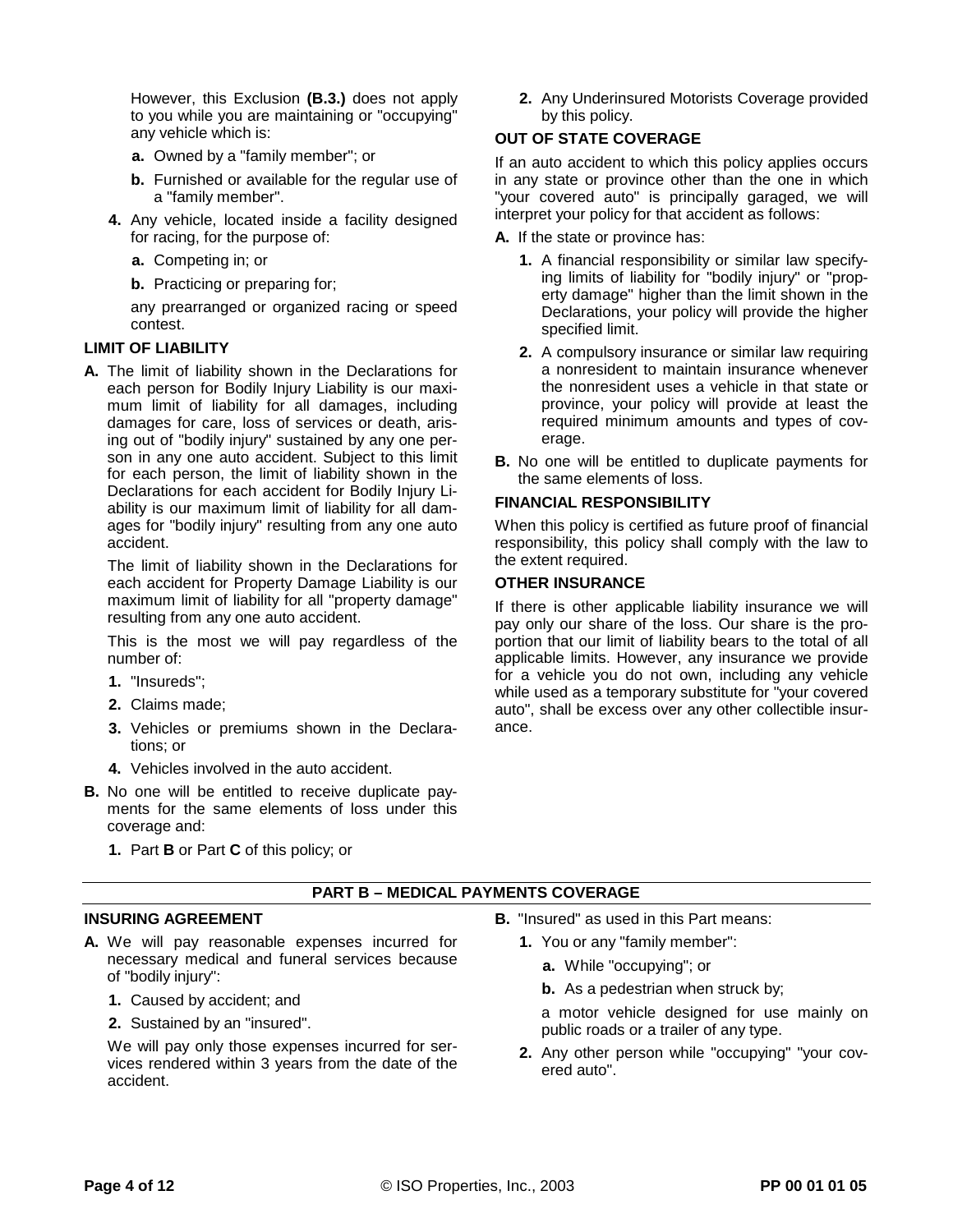### **EXCLUSIONS**

We do not provide Medical Payments Coverage for any "insured" for "bodily injury":

- **1.** Sustained while "occupying" any motorized vehicle having fewer than four wheels.
- **2.** Sustained while "occupying" "your covered auto" when it is being used as a public or livery conveyance. This Exclusion **(2.)** does not apply to a share-the-expense car pool.
- **3.** Sustained while "occupying" any vehicle located for use as a residence or premises.
- **4.** Occurring during the course of employment if workers' compensation benefits are required or available for the "bodily injury".
- **5.** Sustained while "occupying", or when struck by, any vehicle (other than "your covered auto") which is:
	- **a.** Owned by you; or
	- **b.** Furnished or available for your regular use.
- **6.** Sustained while "occupying", or when struck by, any vehicle (other than "your covered auto") which is:
	- **a.** Owned by any "family member"; or
	- **b.** Furnished or available for the regular use of any "family member".

However, this Exclusion **(6.)** does not apply to you.

- **7.** Sustained while "occupying" a vehicle without a reasonable belief that that "insured" is entitled to do so. This Exclusion **(7.)** does not apply to a "family member" using "your covered auto" which is owned by you.
- **8.** Sustained while "occupying" a vehicle when it is being used in the "business" of an "insured". This Exclusion **(8.)** does not apply to "bodily injury" sustained while "occupying" a:
	- **a.** Private passenger auto;
	- **b.** Pickup or van; or
	- **c.** "Trailer" used with a vehicle described in **a.** or **b.** above.
- **9.** Caused by or as a consequence of:
	- **a.** Discharge of a nuclear weapon (even if accidental);
	- **b.** War (declared or undeclared);
	- **c.** Civil war;
	- **d.** Insurrection; or
	- **e.** Rebellion or revolution.
- **10.** From or as a consequence of the following, whether controlled or uncontrolled or however caused:
	- **a.** Nuclear reaction;
	- **b.** Radiation; or
	- **c.** Radioactive contamination.
- **11.** Sustained while "occupying" any vehicle located inside a facility designed for racing, for the purpose of:
	- **a.** Competing in; or
	- **b.** Practicing or preparing for;

any prearranged or organized racing or speed contest.

### **LIMIT OF LIABILITY**

- **A.** The limit of liability shown in the Declarations for this coverage is our maximum limit of liability for each person injured in any one accident. This is the most we will pay regardless of the number of:
	- **1.** "Insureds";
	- **2.** Claims made;
	- **3.** Vehicles or premiums shown in the Declarations; or
	- **4.** Vehicles involved in the accident.
- **B.** No one will be entitled to receive duplicate payments for the same elements of loss under this coverage and:
	- **1.** Part **A** or Part **C** of this policy; or
	- **2.** Any Underinsured Motorists Coverage provided by this policy.

### **OTHER INSURANCE**

If there is other applicable auto medical payments insurance we will pay only our share of the loss. Our share is the proportion that our limit of liability bears to the total of all applicable limits. However, any insurance we provide with respect to a vehicle you do not own, including any vehicle while used as a temporary substitute for "your covered auto", shall be excess over any other collectible auto insurance providing payments for medical or funeral expenses.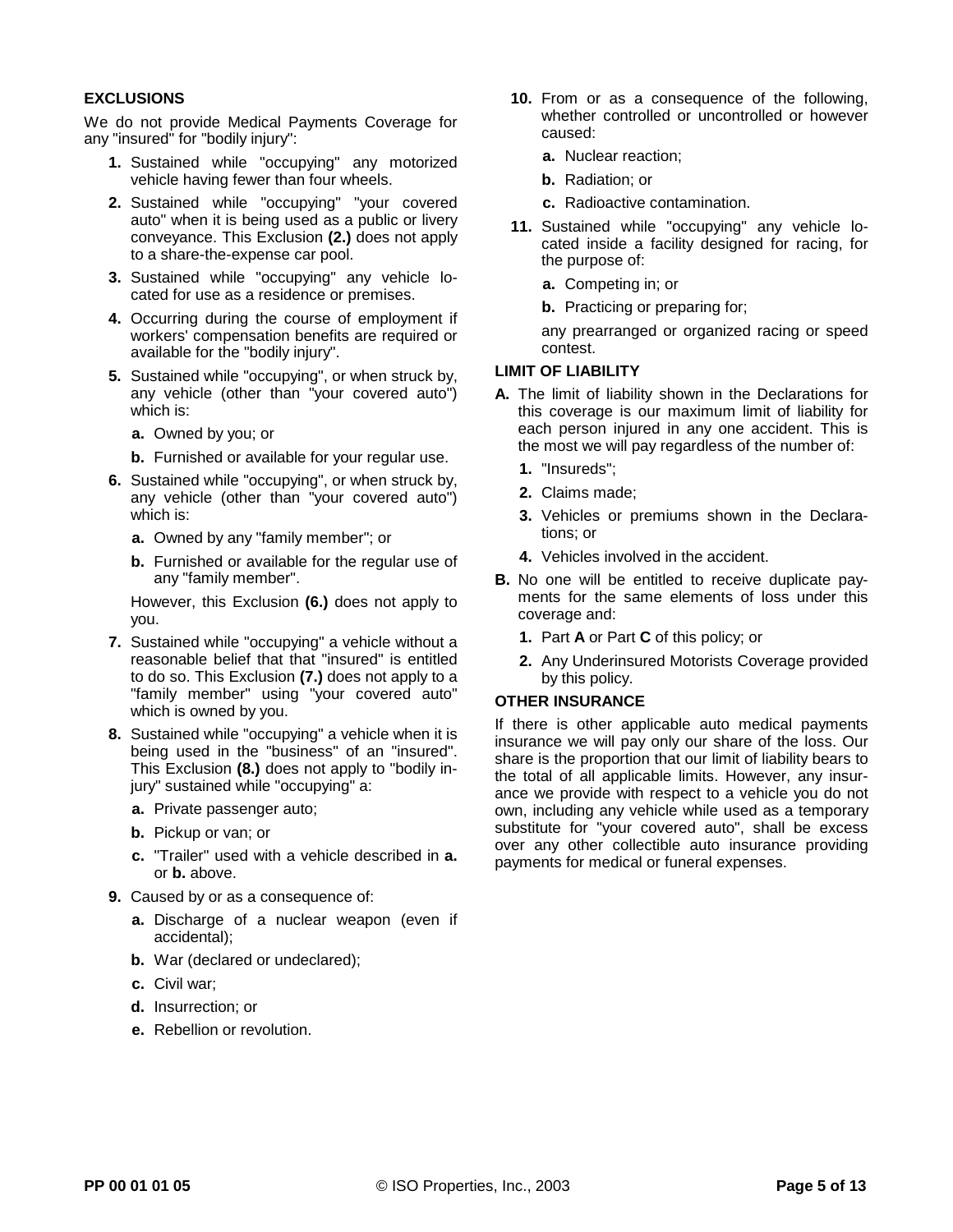## **PART C – UNINSURED MOTORISTS COVERAGE**

#### **INSURING AGREEMENT**

- **A.** We will pay compensatory damages which an "insured" is legally entitled to recover from the owner or operator of an "uninsured motor vehicle" because of "bodily injury":
	- **1.** Sustained by an "insured"; and
	- **2.** Caused by an accident.

The owner's or operator's liability for these damages must arise out of the ownership, maintenance or use of the "uninsured motor vehicle".

Any judgment for damages arising out of a suit brought without our written consent is not binding on us.

- **B.** "Insured" as used in this Part means:
	- **1.** You or any "family member".
	- **2.** Any other person "occupying" "your covered auto".
	- **3.** Any person for damages that person is entitled to recover because of "bodily injury" to which this coverage applies sustained by a person described in **1.** or **2.** above.
- **C.** "Uninsured motor vehicle" means a land motor vehicle or trailer of any type:
	- **1.** To which no bodily injury liability bond or policy applies at the time of the accident.
	- **2.** To which a bodily injury liability bond or policy applies at the time of the accident. In this case its limit for bodily injury liability must be less than the minimum limit for bodily injury liability specified by the financial responsibility law of the state in which "your covered auto" is principally garaged.
	- **3.** Which is a hit-and-run vehicle whose operator or owner cannot be identified and which hits:
		- **a.** You or any "family member";
		- **b.** A vehicle which you or any "family member" are "occupying"; or
		- **c.** "Your covered auto".
	- **4.** To which a bodily injury liability bond or policy applies at the time of the accident but the bonding or insuring company:
		- **a.** Denies coverage; or
		- **b.** Is or becomes insolvent.

However, "uninsured motor vehicle" does not include any vehicle or equipment:

 **1.** Owned by or furnished or available for the regular use of you or any "family member".

- **2.** Owned or operated by a self-insurer under any applicable motor vehicle law, except a selfinsurer which is or becomes insolvent.
- **3.** Owned by any governmental unit or agency.
- **4.** Operated on rails or crawler treads.
- **5.** Designed mainly for use off public roads while not on public roads.
- **6.** While located for use as a residence or premises.

### **EXCLUSIONS**

- **A.** We do not provide Uninsured Motorists Coverage for "bodily injury" sustained:
	- **1.** By an "insured" while "occupying", or when struck by, any motor vehicle owned by that "insured" which is not insured for this coverage under this policy. This includes a trailer of any type used with that vehicle.
	- **2.** By any "family member" while "occupying", or when struck by, any motor vehicle you own which is insured for this coverage on a primary basis under any other policy.
- **B.** We do not provide Uninsured Motorists Coverage for "bodily injury" sustained by any "insured":
	- **1.** If that "insured" or the legal representative settles the "bodily injury" claim and such settlement prejudices our right to recover payment.
	- **2.** While "occupying" "your covered auto" when it is being used as a public or livery conveyance. This Exclusion **(B.2.)** does not apply to a sharethe-expense car pool.
	- **3.** Using a vehicle without a reasonable belief that that "insured" is entitled to do so. This Exclusion **(B.3.)** does not apply to a "family member" using "your covered auto" which is owned by you.
- **C.** This coverage shall not apply directly or indirectly to benefit any insurer or self-insurer under any of the following or similar law:
	- **1.** Workers' compensation law; or
	- **2.** Disability benefits law.
- **D.** We do not provide Uninsured Motorists Coverage for punitive or exemplary damages.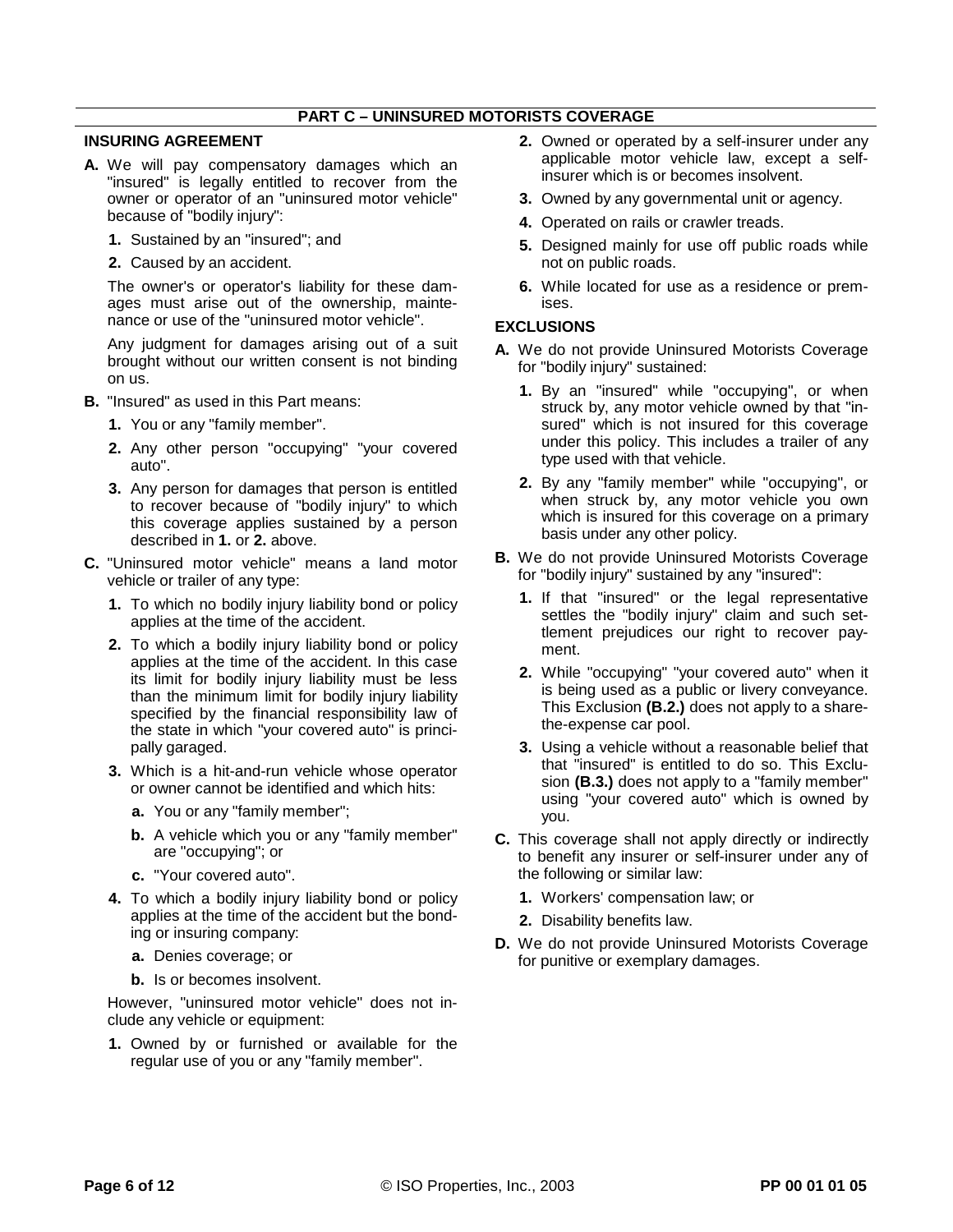### **LIMIT OF LIABILITY**

**A.** The limit of liability shown in the Declarations for each person for Uninsured Motorists Coverage is our maximum limit of liability for all damages, including damages for care, loss of services or death, arising out of "bodily injury" sustained by any one person in any one accident. Subject to this limit for each person, the limit of liability shown in the Declarations for each accident for Uninsured Motorists Coverage is our maximum limit of liability for all damages for "bodily injury" resulting from any one accident.

This is the most we will pay regardless of the number of:

- **1.** "Insureds";
- **2.** Claims made;
- **3.** Vehicles or premiums shown in the Declarations; or
- **4.** Vehicles involved in the accident.
- **B.** No one will be entitled to receive duplicate payments for the same elements of loss under this coverage and:
	- **1.** Part **A** or Part **B** of this policy; or
	- **2.** Any Underinsured Motorists Coverage provided by this policy.
- **C.** We will not make a duplicate payment under this coverage for any element of loss for which payment has been made by or on behalf of persons or organizations who may be legally responsible.
- **D.** We will not pay for any element of loss if a person is entitled to receive payment for the same element of loss under any of the following or similar law:
	- **1.** Workers' compensation law; or
	- **2.** Disability benefits law.

# **OTHER INSURANCE**

If there is other applicable insurance available under one or more policies or provisions of coverage that is similar to the insurance provided under this Part of the policy:

- **1.** Any recovery for damages under all such policies or provisions of coverage may equal but not exceed the highest applicable limit for any one vehicle under any insurance providing coverage on either a primary or excess basis.
- **2.** Any insurance we provide with respect to a vehicle you do not own, including any vehicle while used as a temporary substitute for "your covered auto", shall be excess over any collectible insurance providing such coverage on a primary basis.
- **3.** If the coverage under this policy is provided:
	- **a.** On a primary basis, we will pay only our share of the loss that must be paid under insurance providing coverage on a primary basis. Our share is the proportion that our limit of liability bears to the total of all applicable limits of liability for coverage provided on a primary basis.
	- **b.** On an excess basis, we will pay only our share of the loss that must be paid under insurance providing coverage on an excess basis. Our share is the proportion that our limit of liability bears to the total of all applicable limits of liability for coverage provided on an excess basis.

### **ARBITRATION**

**A.** If we and an "insured" do not agree:

- **1.** Whether that "insured" is legally entitled to recover damages; or
- **2.** As to the amount of damages which are recoverable by that "insured";

from the owner or operator of an "uninsured motor vehicle", then the matter may be arbitrated. However, disputes concerning coverage under this Part may not be arbitrated.

Both parties must agree to arbitration. If so agreed, each party will select an arbitrator. The two arbitrators will select a third. If they cannot agree within 30 days, either may request that selection be made by a judge of a court having jurisdiction.

- **B.** Each party will:
	- **1.** Pay the expenses it incurs; and
	- **2.** Bear the expenses of the third arbitrator equally.
- **C.** Unless both parties agree otherwise, arbitration will take place in the county in which the "insured" lives. Local rules of law as to procedure and evidence will apply. A decision agreed to by at least two of the arbitrators will be binding as to:
	- **1.** Whether the "insured" is legally entitled to recover damages; and
	- **2.** The amount of damages. This applies only if the amount does not exceed the minimum limit for bodily injury liability specified by the financial responsibility law of the state in which "your covered auto" is principally garaged. If the amount exceeds that limit, either party may demand the right to a trial. This demand must be made within 60 days of the arbitrators' decision. If this demand is not made, the amount of damages agreed to by the arbitrators will be binding.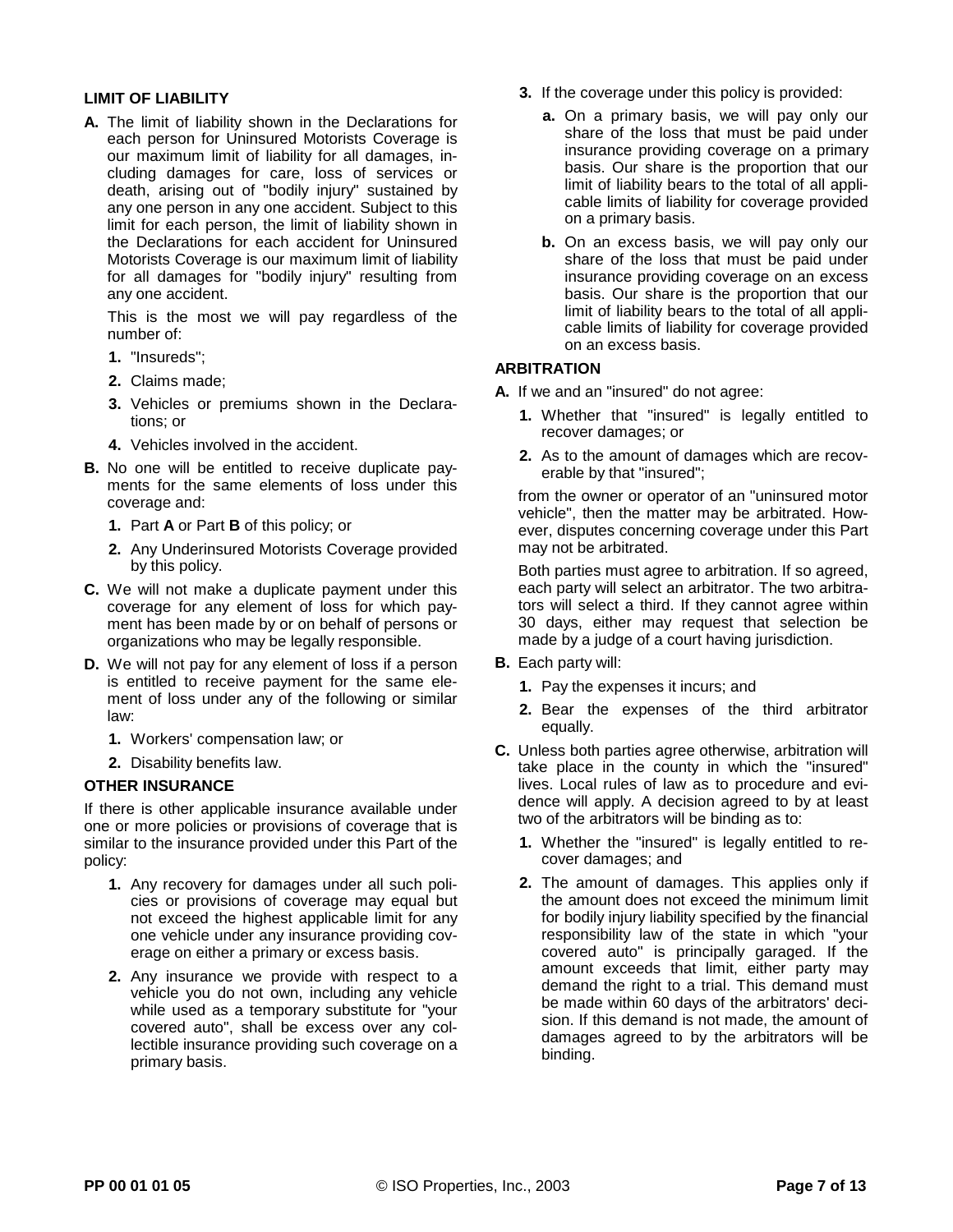### **PART D – COVERAGE FOR DAMAGE TO YOUR AUTO**

### **INSURING AGREEMENT**

- **A.** We will pay for direct and accidental loss to "your covered auto" or any "non-owned auto", including their equipment, minus any applicable deductible shown in the Declarations. If loss to more than one "your covered auto" or "non-owned auto" results from the same "collision", only the highest applicable deductible will apply. We will pay for loss to "your covered auto" caused by:
	- **1.** Other than "collision" only if the Declarations indicate that Other Than Collision Coverage is provided for that auto.
	- **2.** "Collision" only if the Declarations indicate that Collision Coverage is provided for that auto.

If there is a loss to a "non-owned auto", we will provide the broadest coverage applicable to any "your covered auto" shown in the Declarations.

**B.** "Collision" means the upset of "your covered auto" or a "non-owned auto" or their impact with another vehicle or object.

Loss caused by the following is considered other than "collision":

- **1.** Missiles or falling objects;
- **2.** Fire;
- **3.** Theft or larceny;
- **4.** Explosion or earthquake;
- **5.** Windstorm;
- **6.** Hail, water or flood;
- **7.** Malicious mischief or vandalism;
- **8.** Riot or civil commotion;
- **9.** Contact with bird or animal; or
- **10.** Breakage of glass.

If breakage of glass is caused by a "collision", you may elect to have it considered a loss caused by "collision".

- **C.** "Non-owned auto" means:
	- **1.** Any private passenger auto, pickup, van or "trailer" not owned by or furnished or available for the regular use of you or any "family member" while in the custody of or being operated by you or any "family member"; or
	- **2.** Any auto or "trailer" you do not own while used as a temporary substitute for "your covered auto" which is out of normal use because of its:
		- **a.** Breakdown;
		- **b.** Repair;
		- **c.** Servicing;
- **d.** Loss; or
- **e.** Destruction.

#### **TRANSPORTATION EXPENSES**

- **A.** In addition, we will pay, without application of a deductible, up to a maximum of \$600 for:
	- **1.** Temporary transportation expenses not exceeding \$20 per day incurred by you in the event of a loss to "your covered auto". We will pay for such expenses if the loss is caused by:
		- **a.** Other than "collision" only if the Declarations indicate that Other Than Collision Coverage is provided for that auto.
		- **b.** "Collision" only if the Declarations indicate that Collision Coverage is provided for that auto.
	- **2.** Expenses for which you become legally responsible in the event of loss to a "non-owned auto". We will pay for such expenses if the loss is caused by:
		- **a.** Other than "collision" only if the Declarations indicate that Other Than Collision Coverage is provided for any "your covered auto".
		- **b.** "Collision" only if the Declarations indicate that Collision Coverage is provided for any "your covered auto".

However, the most we will pay for any expenses for loss of use is \$20 per day.

- **B.** Subject to the provisions of Paragraph **A.,** if the loss is caused by:
	- **1.** A total theft of "your covered auto" or a "nonowned auto", we will pay only expenses incurred during the period:
		- **a.** Beginning 48 hours after the theft; and
		- **b.** Ending when "your covered auto" or the "non-owned auto" is returned to use or we pay for its loss.
	- **2.** Other than theft of a "your covered auto" or a "non-owned auto", we will pay only expenses beginning when the auto is withdrawn from use for more than 24 hours.

Our payment will be limited to that period of time reasonably required to repair or replace the "your covered auto" or the "non-owned auto".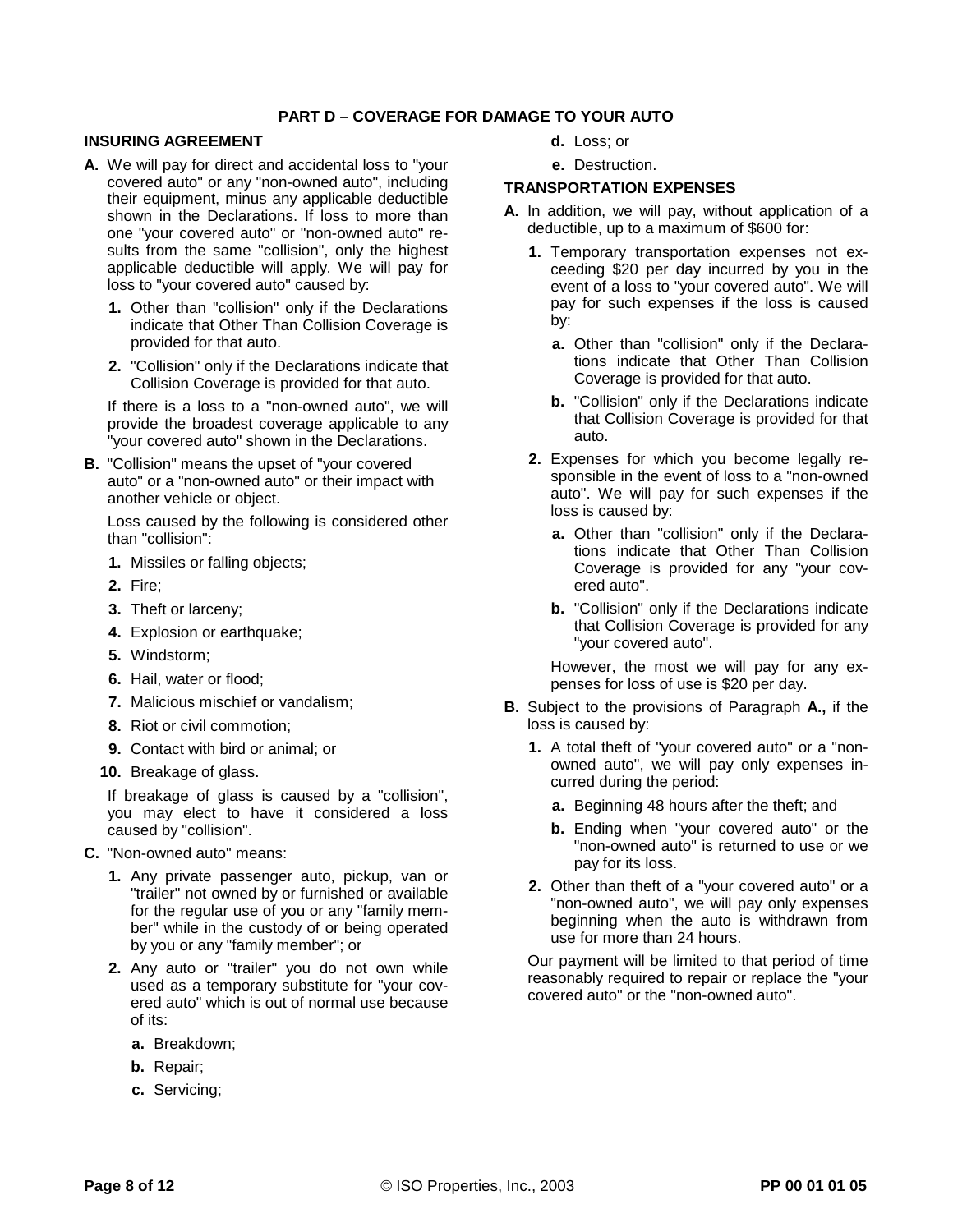### **EXCLUSIONS**

We will not pay for:

- **1.** Loss to "your covered auto" or any "nonowned auto" which occurs while it is being used as a public or livery conveyance. This Exclusion **(1.)** does not apply to a share-theexpense car pool.
- **2.** Damage due and confined to:
	- **a.** Wear and tear;
	- **b.** Freezing;
	- **c.** Mechanical or electrical breakdown or failure; or
	- **d.** Road damage to tires.

This Exclusion **(2.)** does not apply if the damage results from the total theft of "your covered auto" or any "non-owned auto".

- **3.** Loss due to or as a consequence of:
	- **a.** Radioactive contamination;
	- **b.** Discharge of any nuclear weapon (even if accidental);
	- **c.** War (declared or undeclared);
	- **d.** Civil war;
	- **e.** Insurrection; or
	- **f.** Rebellion or revolution.
- **4.** Loss to any electronic equipment that reproduces, receives or transmits audio, visual or data signals. This includes but is not limited to:
	- **a.** Radios and stereos;
	- **b.** Tape decks;
	- **c.** Compact disk systems;
	- **d.** Navigation systems;
	- **e.** Internet access systems;
	- **f.** Personal computers;
	- **g.** Video entertainment systems;
	- **h.** Telephones;
	- **i.** Televisions;
	- **j.** Two-way mobile radios;
	- **k.** Scanners; or
	- **l.** Citizens band radios.

This Exclusion **(4.)** does not apply to electronic equipment that is permanently installed in "your covered auto" or any "non-owned auto".

 **5.** Loss to tapes, records, disks or other media used with equipment described in Exclusion **4.**  **6.** A total loss to "your covered auto" or any "non-owned auto" due to destruction or confiscation by governmental or civil authorities.

This Exclusion **(6.)** does not apply to the interests of Loss Payees in "your covered auto".

- **7.** Loss to:
	- **a**. A "trailer", camper body, or motor home, which is not shown in the Declarations; or
	- **b.** Facilities or equipment used with such "trailer", camper body or motor home. Facilities or equipment include but are not limited to:
		- **(1)** Cooking, dining, plumbing or refrigeration facilities;
		- **(2)** Awnings or cabanas; or
		- **(3)** Any other facilities or equipment used with a "trailer", camper body, or motor home.

This Exclusion **(7.)** does not apply to a:

- **a.** "Trailer", and its facilities or equipment, which you do not own; or
- **b.** "Trailer", camper body, or the facilities or equipment in or attached to the "trailer" or camper body, which you:
	- **(1)** Acquire during the policy period; and
	- **(2)** Ask us to insure within 14 days after you become the owner.
- **8.** Loss to any "non-owned auto" when used by you or any "family member" without a reasonable belief that you or that "family member" are entitled to do so.
- **9.** Loss to equipment designed or used for the detection or location of radar or laser.
- **10.** Loss to any custom furnishings or equipment in or upon any pickup or van. Custom furnishings or equipment include but are not limited to:
	- **a.** Special carpeting or insulation;
	- **b.** Furniture or bars;
	- **c.** Height-extending roofs; or
	- **d.** Custom murals, paintings or other decals or graphics.

This Exclusion **(10.)** does not apply to a cap, cover or bedliner in or upon any "your covered auto" which is a pickup.

- **11.** Loss to any "non-owned auto" being maintained or used by any person while employed or otherwise engaged in the "business" of:
	- **a.** Selling;
	- **b.** Repairing;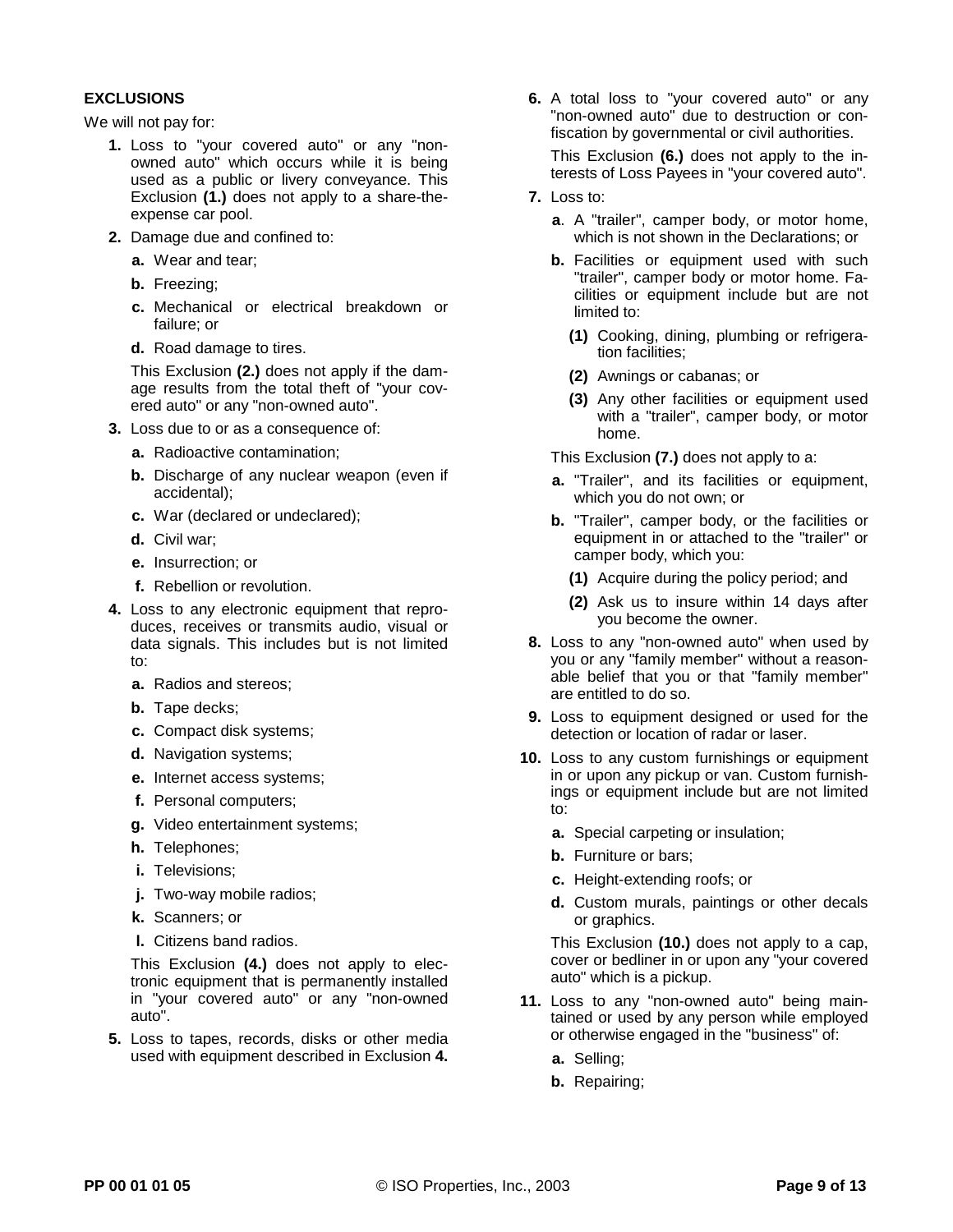- **c.** Servicing;
- **d.** Storing; or
- **e.** Parking;

vehicles designed for use on public highways. This includes road testing and delivery.

- **12.** Loss to "your covered auto" or any "nonowned auto", located inside a facility designed for racing, for the purpose of:
	- **a.** Competing in; or
	- **b.** Practicing or preparing for;

any prearranged or organized racing or speed contest.

- **13.** Loss to, or loss of use of, a "non-owned auto" rented by:
	- **a.** You; or
	- **b.** Any "family member";

if a rental vehicle company is precluded from recovering such loss or loss of use, from you or that "family member", pursuant to the provisions of any applicable rental agreement or state law.

# **LIMIT OF LIABILITY**

**A.** Our limit of liability for loss will be the lesser of the:

- **1.** Actual cash value of the stolen or damaged property; or
- **2.** Amount necessary to repair or replace the property with other property of like kind and quality.

However, the most we will pay for loss to:

- **1.** Any "non-owned auto" which is a trailer is \$1500.
- **2.** Electronic equipment that reproduces, receives or transmits audio, visual or data signals, which is permanently installed in the auto in locations not used by the auto manufacturer for installation of such equipment, is \$1,000.
- **B.** An adjustment for depreciation and physical condition will be made in determining actual cash value in the event of a total loss.
- **C.** If a repair or replacement results in better than like kind or quality, we will not pay for the amount of the betterment.

### **PAYMENT OF LOSS**

We may pay for loss in money or repair or replace the damaged or stolen property. We may, at our expense, return any stolen property to:

- **1.** You; or
- **2.** The address shown in this policy.

If we return stolen property we will pay for any damage resulting from the theft. We may keep all or part of the property at an agreed or appraised value.

If we pay for loss in money, our payment will include the applicable sales tax for the damaged or stolen property.

### **NO BENEFIT TO BAILEE**

This insurance shall not directly or indirectly benefit any carrier or other bailee for hire.

### **OTHER SOURCES OF RECOVERY**

If other sources of recovery also cover the loss, we will pay only our share of the loss. Our share is the proportion that our limit of liability bears to the total of all applicable limits. However, any insurance we provide with respect to a "non-owned auto" shall be excess over any other collectible source of recovery including, but not limited to:

- **1.** Any coverage provided by the owner of the "non-owned auto";
- **2.** Any other applicable physical damage insurance;
- **3.** Any other source of recovery applicable to the loss.

# **APPRAISAL**

- **A.** If we and you do not agree on the amount of loss, either may demand an appraisal of the loss. In this event, each party will select a competent and impartial appraiser. The two appraisers will select an umpire. The appraisers will state separately the actual cash value and the amount of loss. If they fail to agree, they will submit their differences to the umpire. A decision agreed to by any two will be binding. Each party will:
	- **1.** Pay its chosen appraiser; and
	- **2.** Bear the expenses of the appraisal and umpire equally.
- **B.** We do not waive any of our rights under this policy by agreeing to an appraisal.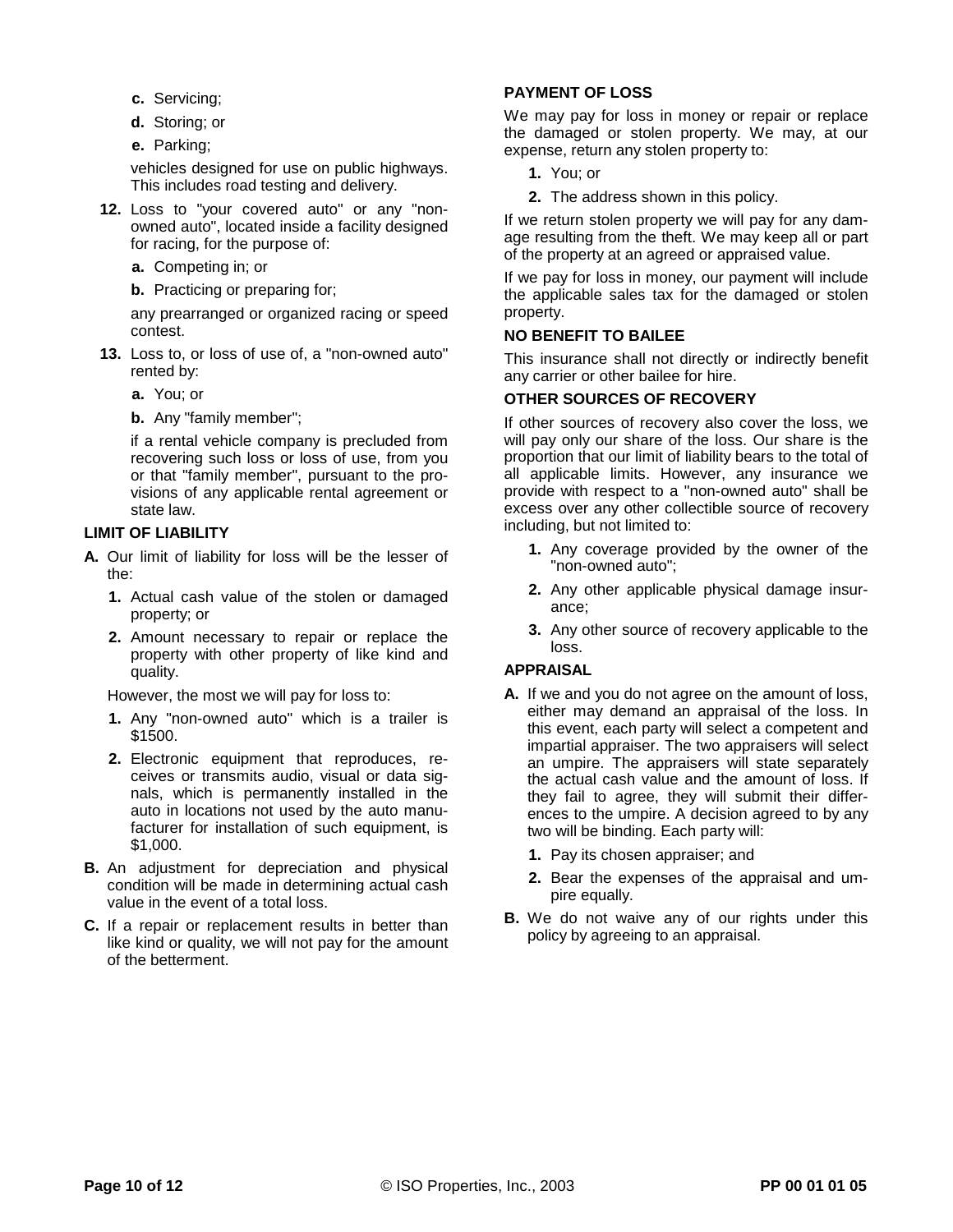### **PART E – DUTIES AFTER AN ACCIDENT OR LOSS**

We have no duty to provide coverage under this policy if the failure to comply with the following duties is prejudicial to us:

- **A.** We must be notified promptly of how, when and where the accident or loss happened. Notice should also include the names and addresses of any injured persons and of any witnesses.
- **B.** A person seeking any coverage must:
	- **1.** Cooperate with us in the investigation, settlement or defense of any claim or suit.
	- **2.** Promptly send us copies of any notices or legal papers received in connection with the accident or loss.
	- **3.** Submit, as often as we reasonably require:
		- **a.** To physical exams by physicians we select. We will pay for these exams.
		- **b.** To examination under oath and subscribe the same.
	- **4.** Authorize us to obtain:
		- **a.** Medical reports; and
- **b.** Other pertinent records.
- **5.** Submit a proof of loss when required by us.
- **C.** A person seeking Uninsured Motorists Coverage must also:
	- **1.** Promptly notify the police if a hit-and-run driver is involved.
	- **2.** Promptly send us copies of the legal papers if a suit is brought.
- **D.** A person seeking Coverage For Damage To Your Auto must also:
	- **1.** Take reasonable steps after loss to protect "your covered auto" or any "non-owned auto" and their equipment from further loss. We will pay reasonable expenses incurred to do this.
	- **2.** Promptly notify the police if "your covered auto" or any "non-owned auto" is stolen.
	- **3.** Permit us to inspect and appraise the damaged property before its repair or disposal.

# **PART F – GENERAL PROVISIONS**

### **BANKRUPTCY**

Bankruptcy or insolvency of the "insured" shall not relieve us of any obligations under this policy.

### **CHANGES**

- **A.** This policy contains all the agreements between you and us. Its terms may not be changed or waived except by endorsement issued by us.
- **B.** If there is a change to the information used to develop the policy premium, we may adjust your premium. Changes during the policy term that may result in a premium increase or decrease include, but are not limited to, changes in:
	- **1.** The number, type or use classification of insured vehicles;
	- **2.** Operators using insured vehicles;
	- **3.** The place of principal garaging of insured vehicles;
	- **4.** Coverage, deductible or limits.

If a change resulting from **A.** or **B.** requires a premium adjustment, we will make the premium adjustment in accordance with our manual rules.

- **C.** If we make a change which broadens coverage under this edition of your policy without additional premium charge, that change will automatically apply to your policy as of the date we implement the change in your state. This Paragraph **(C.)** does not apply to changes implemented with a general program revision that includes both broadenings and restrictions in coverage, whether that general program revision is implemented through introduction of:
	- **1.** A subsequent edition of your policy; or
	- **2.** An Amendatory Endorsement.

# **FRAUD**

We do not provide coverage for any "insured" who has made fraudulent statements or engaged in fraudulent conduct in connection with any accident or loss for which coverage is sought under this policy.

### **LEGAL ACTION AGAINST US**

- **A.** No legal action may be brought against us until there has been full compliance with all the terms of this policy. In addition, under Part **A,** no legal action may be brought against us until:
	- **1.** We agree in writing that the "insured" has an obligation to pay; or
	- **2.** The amount of that obligation has been finally determined by judgment after trial.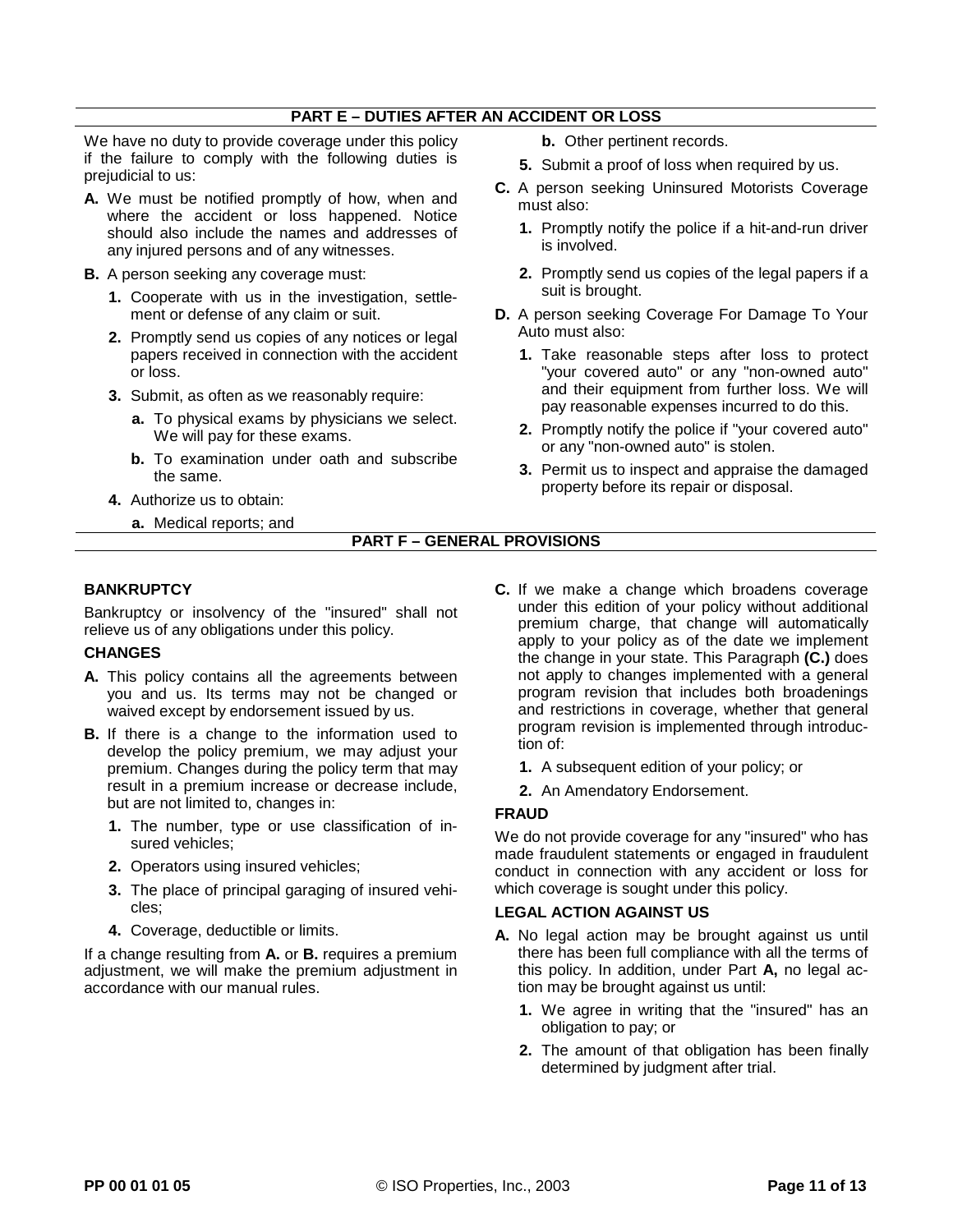**B.** No person or organization has any right under this policy to bring us into any action to determine the liability of an "insured".

### **OUR RIGHT TO RECOVER PAYMENT**

- **A.** If we make a payment under this policy and the person to or for whom payment was made has a right to recover damages from another we shall be subrogated to that right. That person shall do:
	- **1.** Whatever is necessary to enable us to exercise our rights; and
	- **2.** Nothing after loss to prejudice them.

However, our rights in this Paragraph **(A.)** do not apply under Part **D,** against any person using "your covered auto" with a reasonable belief that that person is entitled to do so.

- **B.** If we make a payment under this policy and the person to or for whom payment is made recovers damages from another, that person shall:
	- **1.** Hold in trust for us the proceeds of the recovery; and
	- **2.** Reimburse us to the extent of our payment.

# **POLICY PERIOD AND TERRITORY**

- **A.** This policy applies only to accidents and losses which occur:
	- **1.** During the policy period as shown in the Declarations; and
	- **2.** Within the policy territory.
- **B.** The policy territory is:
	- **1.** The United States of America, its territories or possessions;
	- **2.** Puerto Rico; or
	- **3.** Canada.

This policy also applies to loss to, or accidents involving, "your covered auto" while being transported between their ports.

# **TERMINATION**

# **A. Cancellation**

This policy may be cancelled during the policy period as follows:

- **1.** The named insured shown in the Declarations may cancel by:
	- **a.** Returning this policy to us; or
	- **b.** Giving us advance written notice of the date cancellation is to take effect.
- **2.** We may cancel by mailing to the named insured shown in the Declarations at the address shown in this policy:
	- **a.** At least 10 days notice:
		- **(1)** If cancellation is for nonpayment of premium; or
- **(2)** If notice is mailed during the first 60 days this policy is in effect and this is not a renewal or continuation policy; or
- **b.** At least 20 days notice in all other cases.
- **3.** After this policy is in effect for 60 days, or if this is a renewal or continuation policy, we will cancel only:
	- **a.** For nonpayment of premium; or
	- **b.** If your driver's license or that of:
		- **(1)** Any driver who lives with you; or
		- **(2)** Any driver who customarily uses "your covered auto";

has been suspended or revoked. This must have occurred:

- **(1)** During the policy period; or
- **(2)** Since the last anniversary of the original effective date if the policy period is other than 1 year; or
- **c.** If the policy was obtained through material misrepresentation.

# **B. Nonrenewal**

If we decide not to renew or continue this policy, we will mail notice to the named insured shown in the Declarations at the address shown in this policy. Notice will be mailed at least 20 days before the end of the policy period. Subject to this notice requirement, if the policy period is:

- **1.** Less than 6 months, we will have the right not to renew or continue this policy every 6 months, beginning 6 months after its original effective date.
- **2.** 6 months or longer, but less than one year, we will have the right not to renew or continue this policy at the end of the policy period.
- **3.** 1 year or longer, we will have the right not to renew or continue this policy at each anniversary of its original effective date.

# **C. Automatic Termination**

If we offer to renew or continue and you or your representative do not accept, this policy will automatically terminate at the end of the current policy period. Failure to pay the required renewal or continuation premium when due shall mean that you have not accepted our offer.

If you obtain other insurance on "your covered auto", any similar insurance provided by this policy will terminate as to that auto on the effective date of the other insurance.